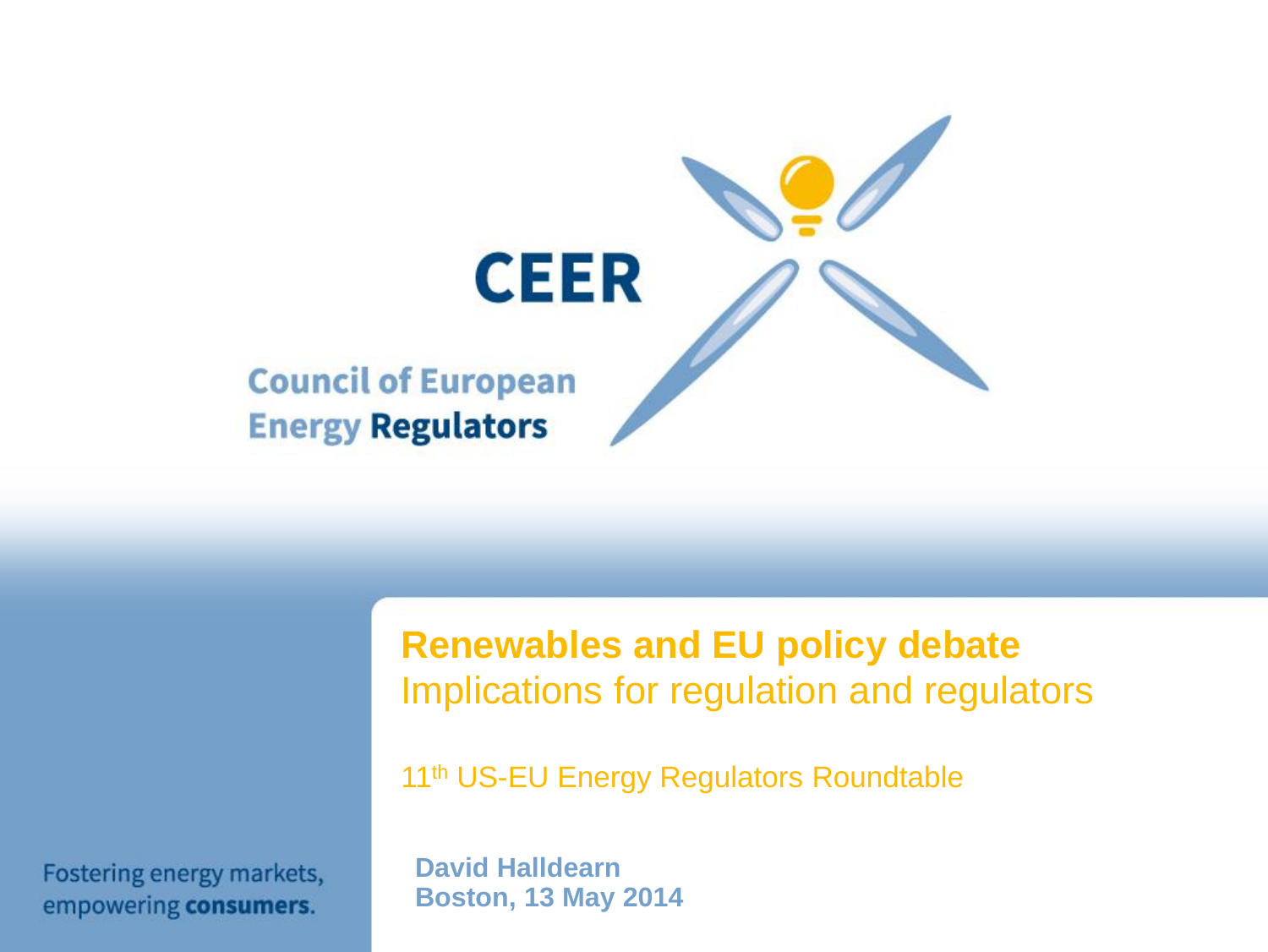

# **Renewable Energy Directive 2009**

- The Renewables Directive (April 2009) aims to:
	- ▶ Reduce GHG emissions
	- Make the EU less dependent on imported energy
	- Encourage innovation and employment in the renewables sector in the EU
- It requires that 20% of the energy consumed within the EU is renewable by 2020.
- Country-specific targets were set to be challenging but realistic given 2009 generation mixes.



<sup>I</sup> Source: JRC Technical Assessment of Renewable Energy Action Plan 2011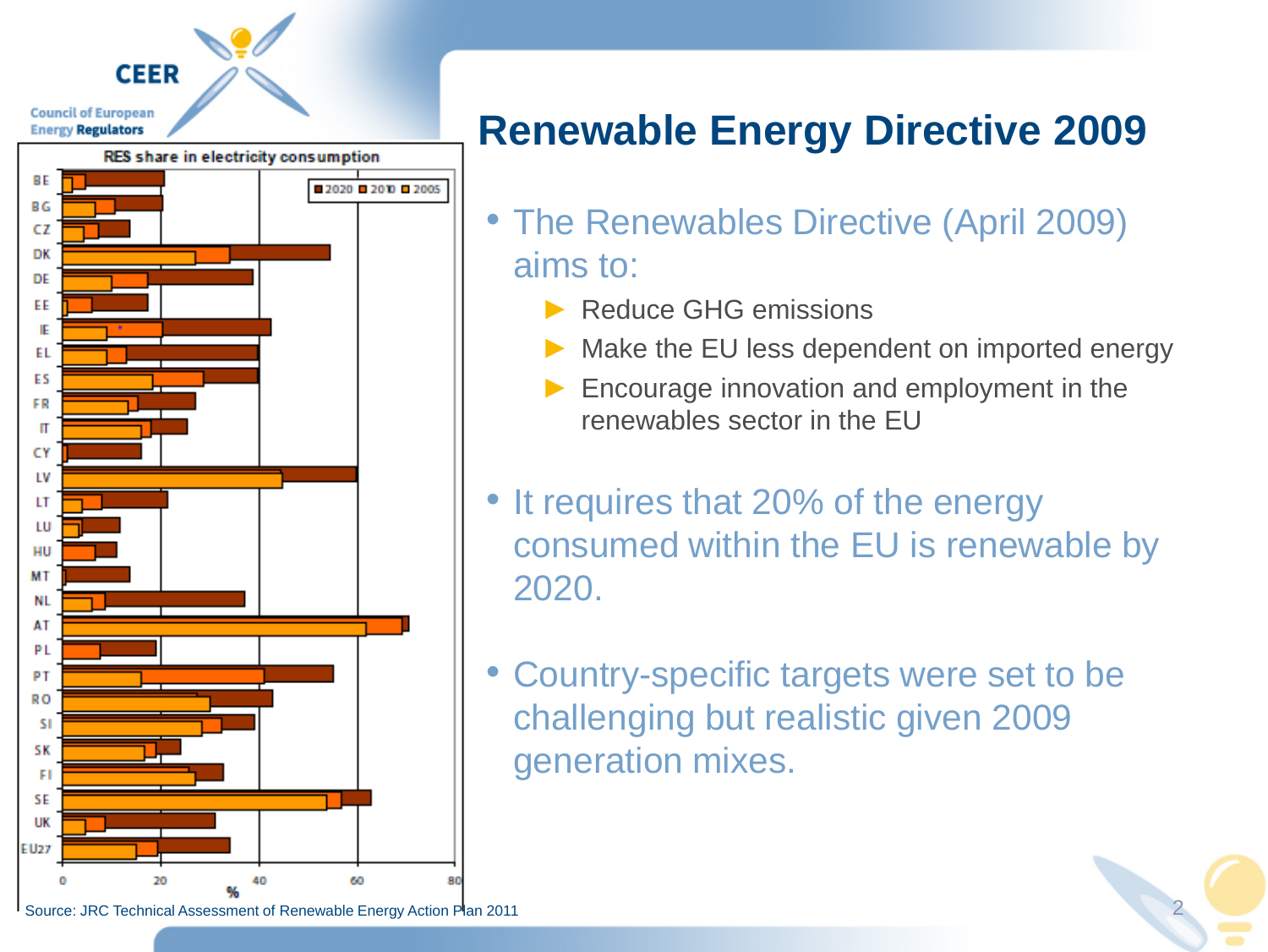

# **Renewable Energy Support**

- Renewable Energy support schemes help the EU reach the 2020 target cost-effectively.
- In 2010, RES-supported electricity accounted for 9% of electricity consumption across Europe.
- Support levels varied between MS from 6.12 to 126.12 €/MWh (2010) with an average of **72 €/MWh**.
- The cost of the support is recovered through:
	- ► General taxes;
	- ▶ Non-tax levies;
	- ▶ Pass down to end users; and
	- ▶ Pass into wholesale electricity price.

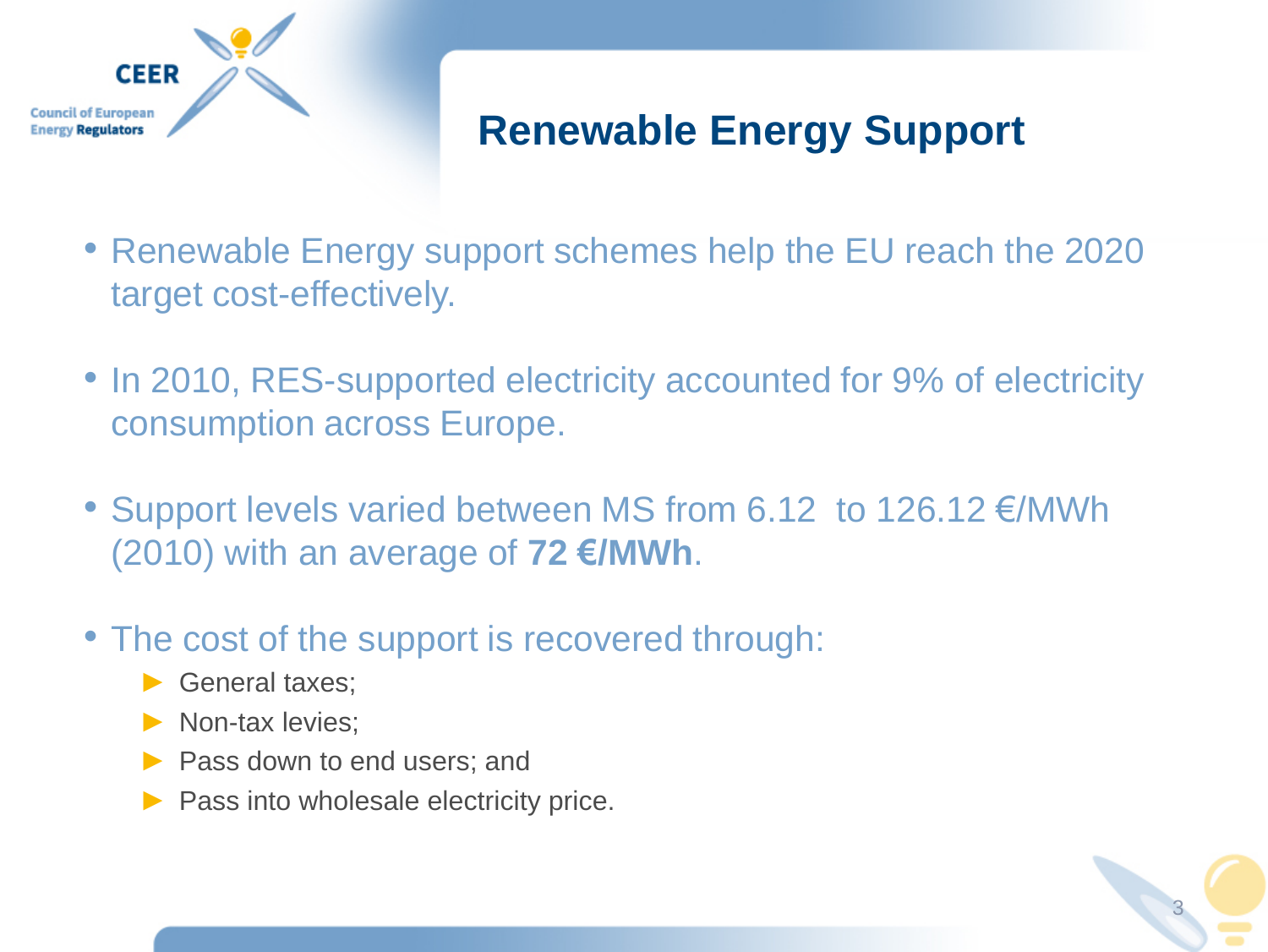# **RES support scheme variations and scope for harmonisation**



**Source: CEER RES Survey 2012** 

**Council of European Energy Regulators** 

**CEER**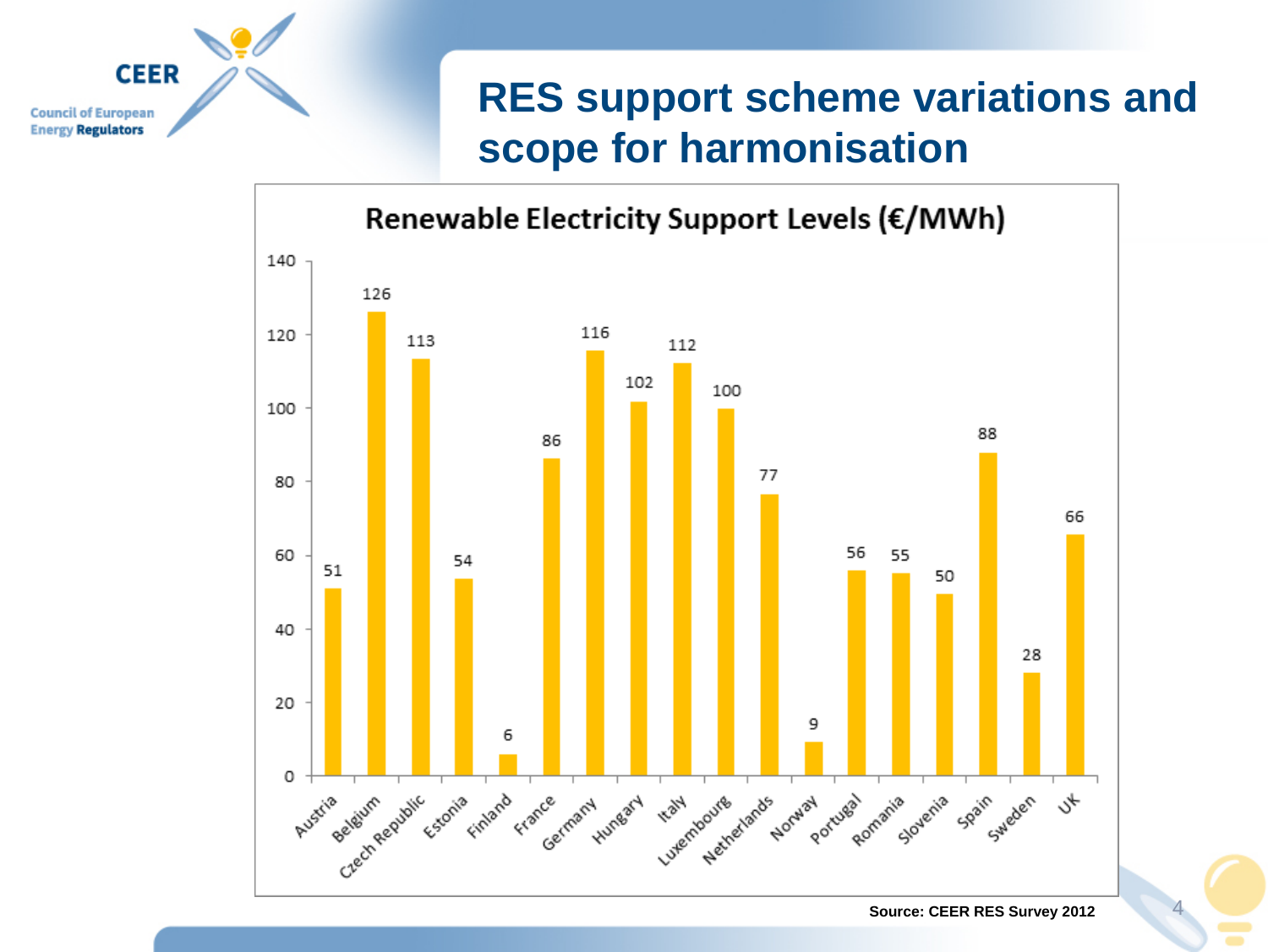

## **2030 framework for climate and energy from 2020-2030**

5



Source: Green Alliance, 2012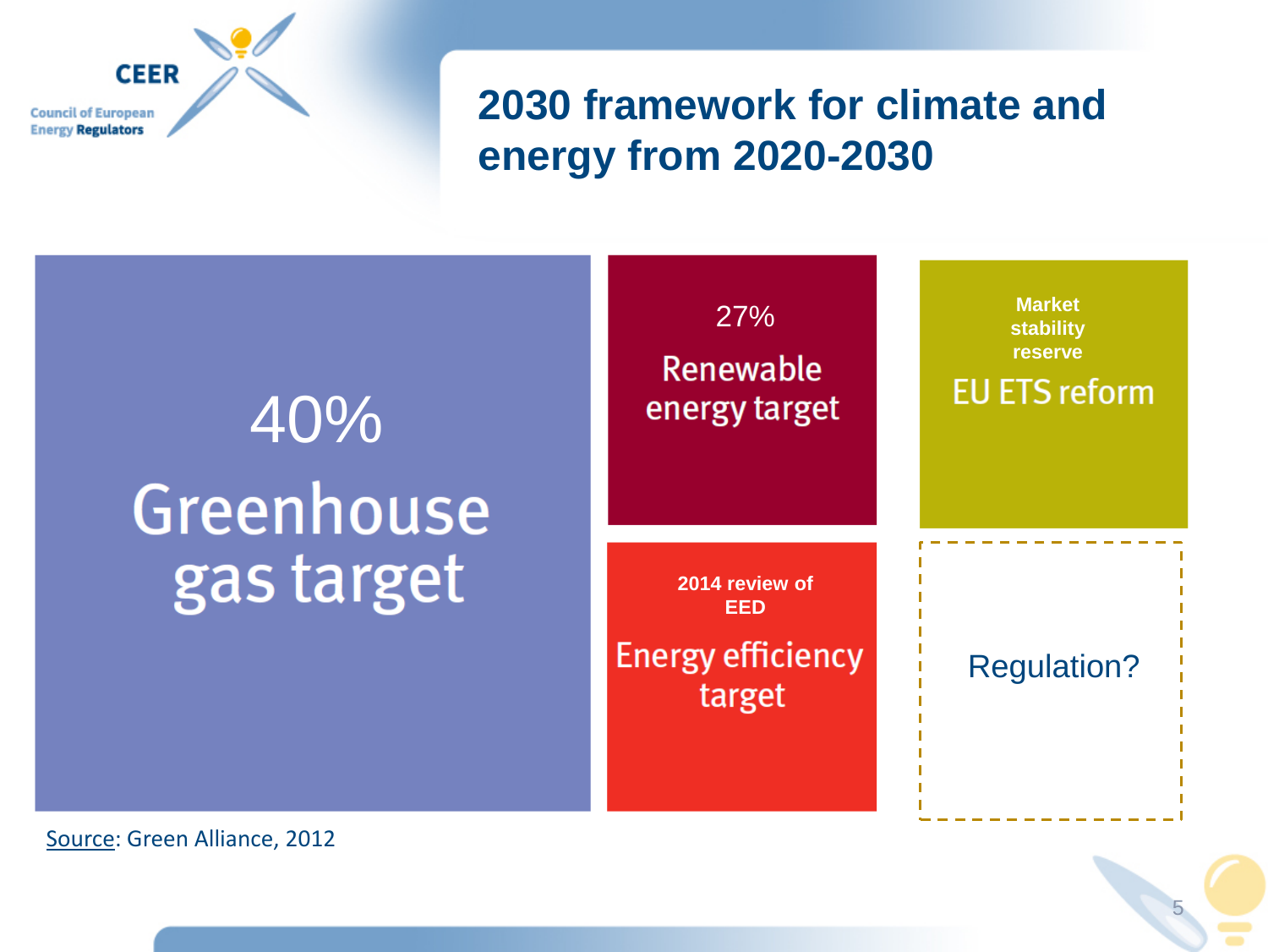**CEER Council of European Energy Regulators** 

# **2030 framework: regulatory implications**



Proposed more ambitious targets: 40% GHG, 30% RES, 40% EE (all binding at MS level).

Further consideration in June, final decision no later than October 2014

- Framework increases regulatory certainty.
- Lack of national and sectoral (e.g. transport, heat) targets does not.
- Commission will be seeking regulatory input into EED review in 2014.

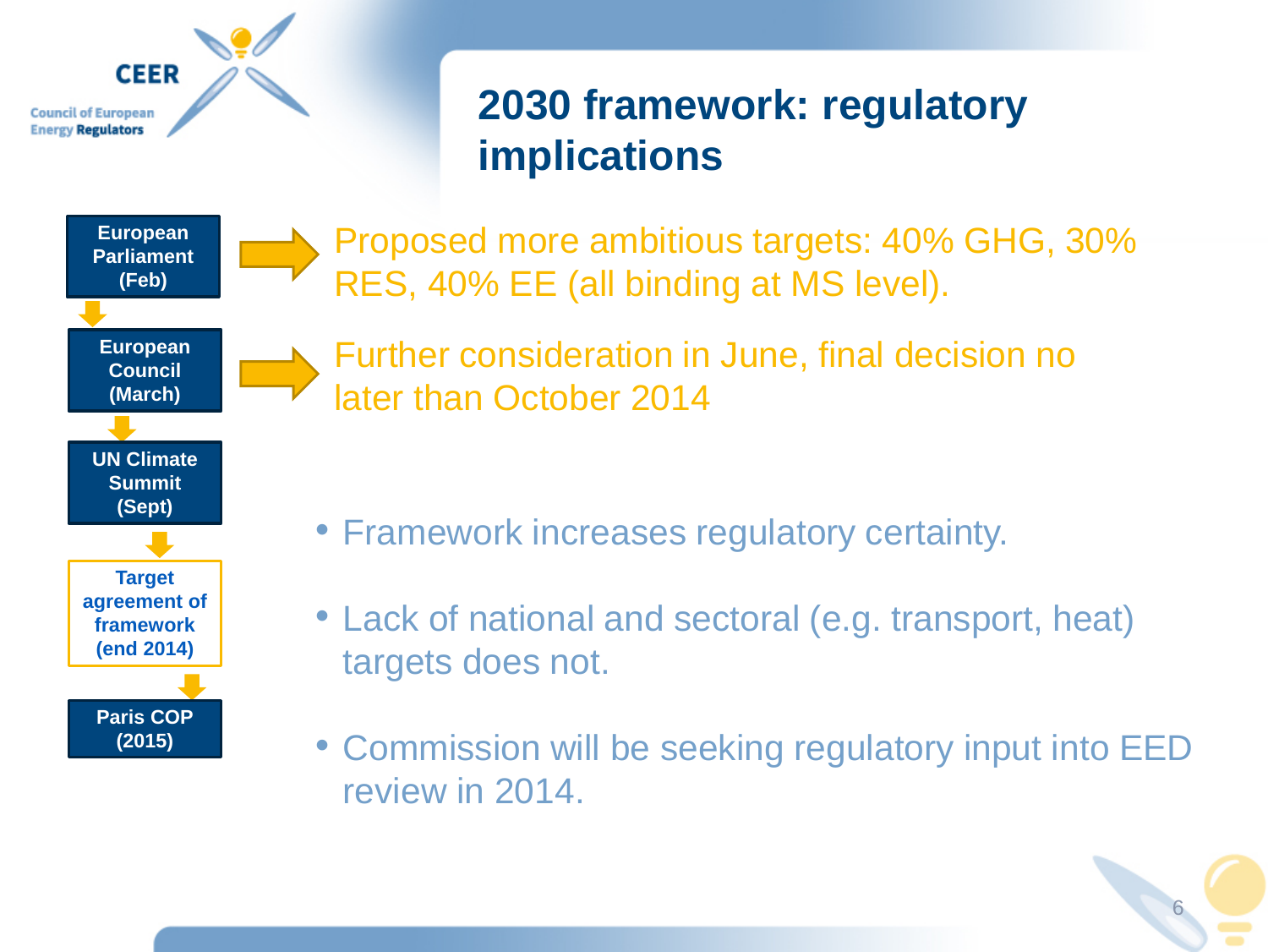

#### **Role of regulators**

#### **Market arrangements for RES integration**

**Independent market regulation**

#### **Scheme administration**

**Environmental assessments**

**Consumer protection Consumer** 

**empowerment**

7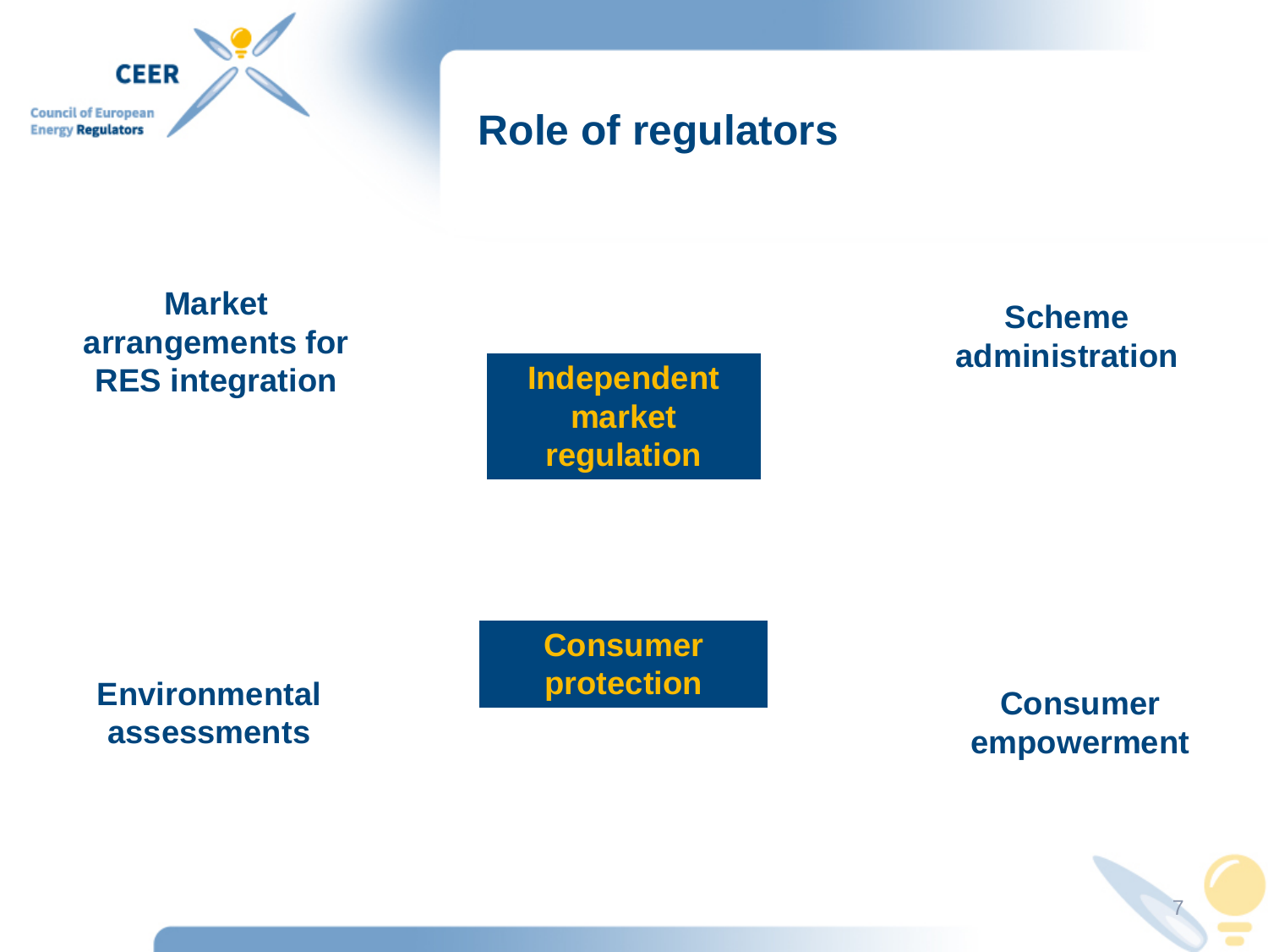

# **The Policy Balance Continues to Change**

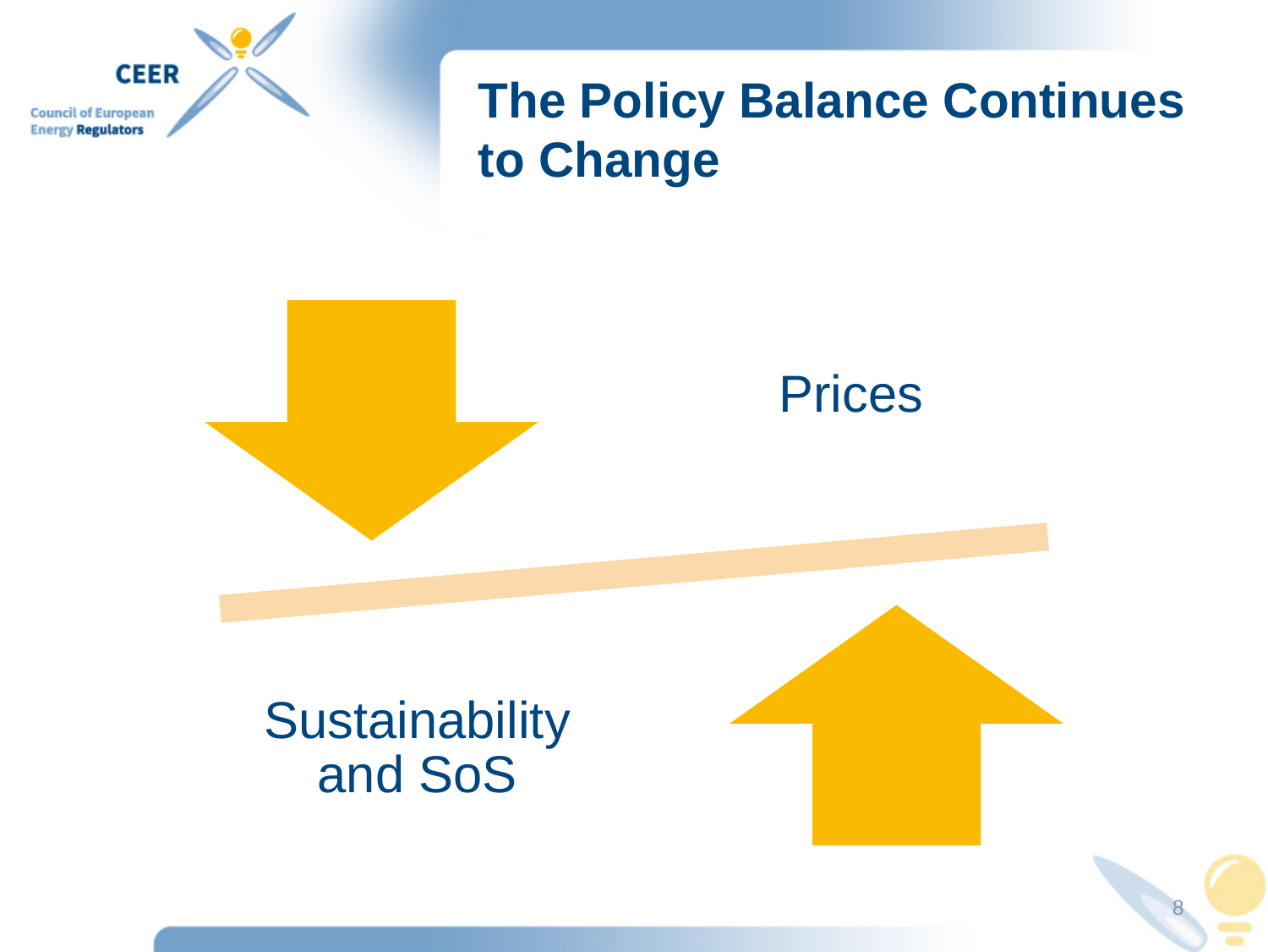

# **Issues for regulators**

**Changing energy policy goals leads to uncertainty:**

❖ Competitiveness remains important, but uncertainty on sustainability and SoS raises costs ❖ Managing uncertainty in the interests of consumers is increasingly

important

#### **Independent regulation is under stress:**

❖ Intervention by national governments and at European level may risk effective competition

 Many governments see independent regulators as obstacles rather than allies

#### **Markets are changing:**

- ❖ Demand side is developing
- Markets are integrating as a result of the 3rd package measures